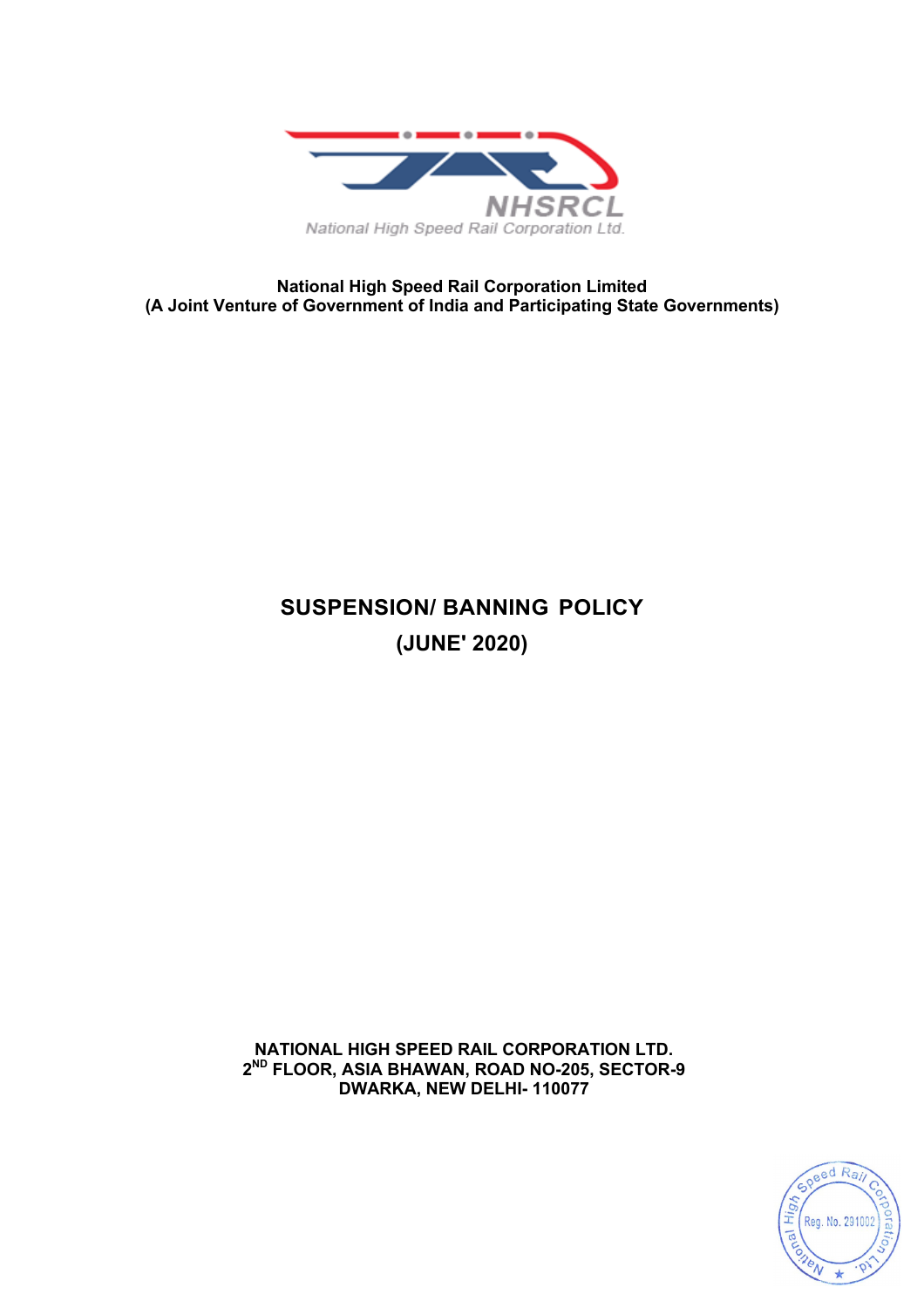#### **PREFACE**

The need for comprehensive Suspension/ Banning Policy encompassing all relevant matters and guidelines on Banning Business with erring and defaulting Bidder/ Contractor/ Supplier/ Purchaser/ Consultant/ Licensor/ Service Provider/ NHSRCL approved Sub-contractor (if any)/ Vendor of a Contractor has been felt for effective administration of Tenders/Contracts. Accordingly, the Suspension/ Banning Policy'2020 has been prepared.

The Policy has been prepared generally in line with the guidelines issued by other government departments/ PSUs etc. on the issue of Banning Business Dealings with Bidder/ Contractors etc. Though an earnest effort has been made to incorporate all the relevant matters pertaining to banning, if any discrepancy/ deficiency is found in the policy, the same must be brought to the notice of Contract Cell.

The Policy will be applicable for all Tenders floated and all Purchase Orders/Contracts placed by NHSRCL. if there is a conflict in provision in the Policy vis-a- vis a Circular issued earlier on the subject, the provisions contained in the policy will prevail.

For the contracts funded by multilateral/ bilateral/ international funding agency, provisions of funding Agency, if any, will prevail.

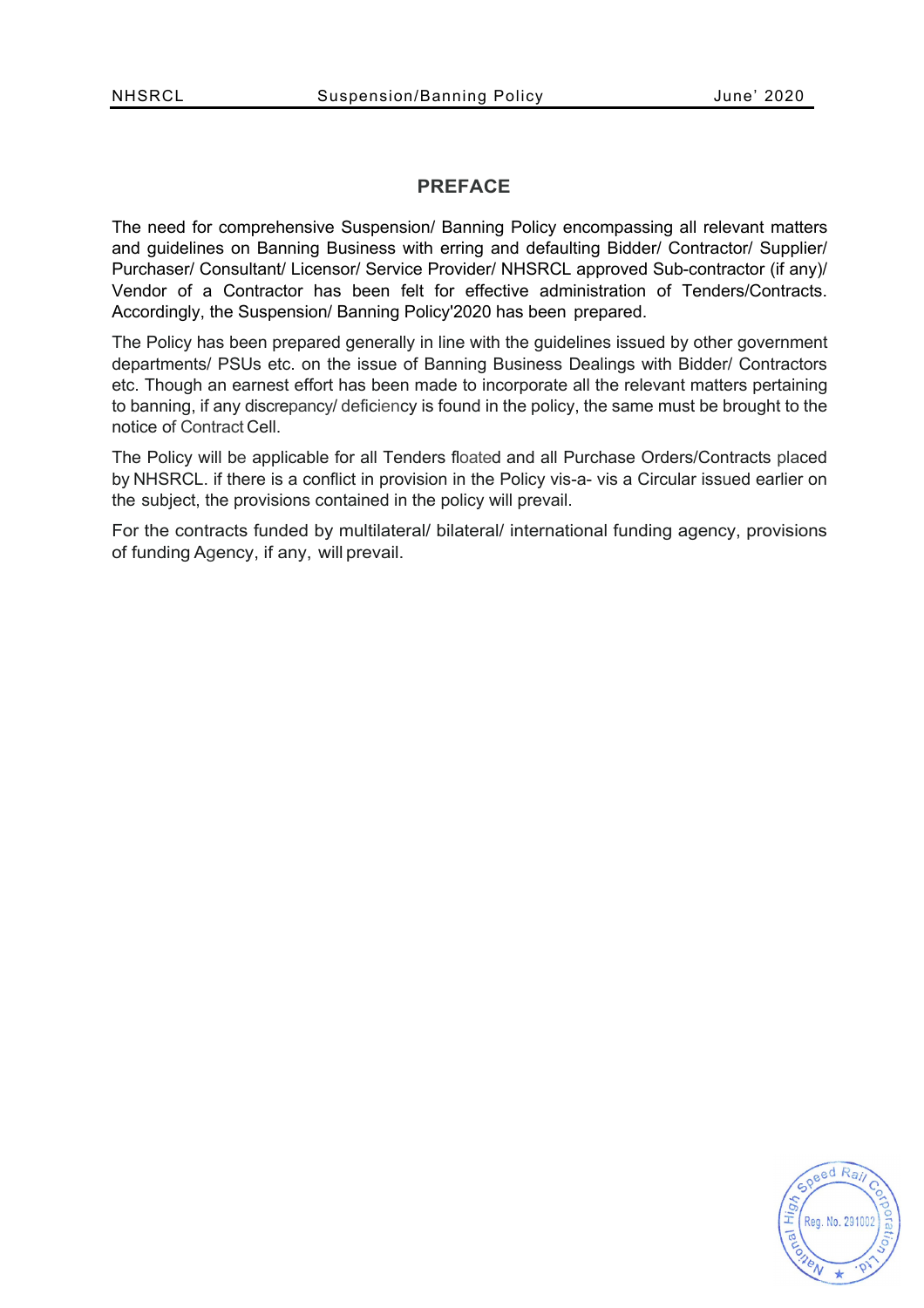## **SUSPENSION/BANNING POLICY**

## Table of Contents

| 1.0                                                                       |                                                                                                                |  |  |  |
|---------------------------------------------------------------------------|----------------------------------------------------------------------------------------------------------------|--|--|--|
| 2.0                                                                       |                                                                                                                |  |  |  |
| 3.0                                                                       |                                                                                                                |  |  |  |
| 4.0                                                                       | PROVISIONS FOR ACTION AGAINST ERRING/ DEFAULTING AGENCIES: 4                                                   |  |  |  |
| 5.0                                                                       | GROUNDS ON WHICH SUSPENSION/ BANNING OF BUSINESS DEALINGS OF                                                   |  |  |  |
| 6.0                                                                       | PROCEDURE OF SUSPENSION / BANNING OF BUSINESS DEALINGS 6                                                       |  |  |  |
| (1)                                                                       |                                                                                                                |  |  |  |
| (II)                                                                      |                                                                                                                |  |  |  |
| 7.0                                                                       |                                                                                                                |  |  |  |
| 8.0                                                                       | ACTION AGAINST AGENCIES IN RESPECT OF AN ONGOING TENDER/<br>CONTRACT WHERE THE AGENCY HAS INDULGED IN CORRUPT, |  |  |  |
| 9.0                                                                       | ACTION AGAINST AGENCIES PARTICIPATING IN JV/ CONSORTIUM: 10                                                    |  |  |  |
| 10.0                                                                      | EFFECT OF SUSPENSION/BANNING ON OTHER ONGOING TENDERS/                                                         |  |  |  |
| 11.0                                                                      | APPEAL AGAINST DECISION OF SUSPENSION/BANNING: 11                                                              |  |  |  |
| 12.0                                                                      |                                                                                                                |  |  |  |
| 13.0                                                                      | FLOW CHART OF PROCESS OF SUSPENSION/BANNING11                                                                  |  |  |  |
|                                                                           |                                                                                                                |  |  |  |
| ANNEXURE-II (Proforma for intimation of Banning Order to the Party)13     |                                                                                                                |  |  |  |
| ANNEXURE-III (Proforma for intimation of Suspension Order to the Party)14 |                                                                                                                |  |  |  |
|                                                                           |                                                                                                                |  |  |  |
| ANNEXURE 'B' Procedure Order For Suspension/Banning (FLOW CHART)16        |                                                                                                                |  |  |  |

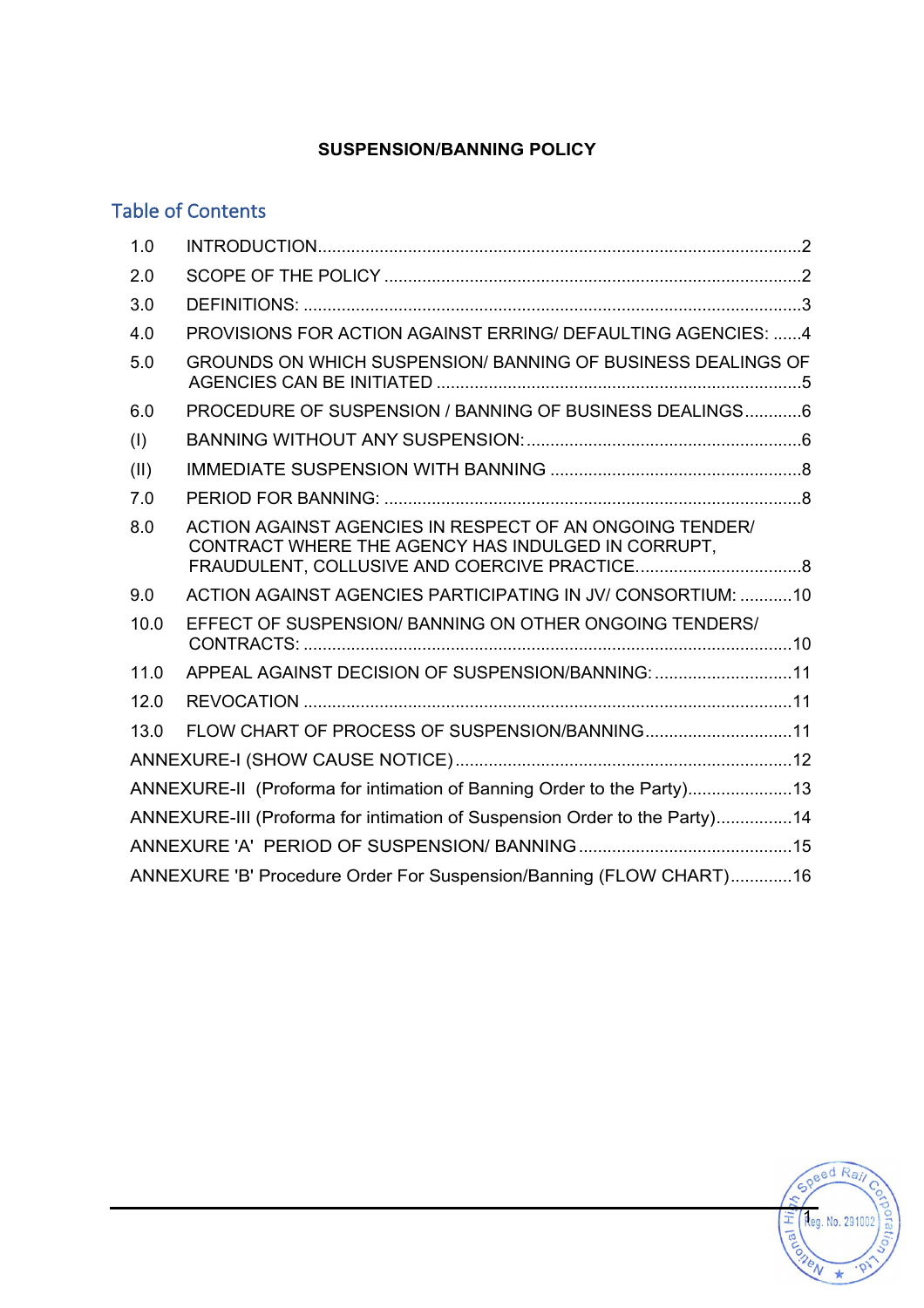#### **SUSPENSION/BANNING POLICY**

#### **1.0 INTRODUCTION**

- 1.1 National High Speed Rail Corporation Ltd. (NHSRCL) deals with various Agencies, who are expected to follow ethics and maintain integrity, transparency and commitment towards the work undertaken by them, in the course of various procurement of Goods, Services, Works etc. NHSRCL as a matter of principle and policy would abstain to deal with any Agency who has committed deception, misrepresentation, fraud or such other misconduct of whatsoever nature in the tendering process and/or during Contract execution processes and/or after the execution of the Contract.
- 1.2 While participating in the Tender and performing under a Contract, the Agencies are required to maintain integrity and adherence to the terms and conditions of the Tender/Contract. In case any Agency fails to maintain the integrity or commits misconduct or fraud or resorts to an unethical behaviour or action, the said Agency shall be put on Suspension / Banning List for a specific period in order to deter the Agencies from committing such actions. The decision for such suspension/banning shall be taken after following a laid down process. Keeping in view the principles of natural justice, before issuance of orders for banning of business, to an Agency, a Show-cause Notice shall be served, and any representation(s), if submitted by the Agency, shall be considered.

### **2.0 SCOPE OF THE POLICY**

- 2.1 This policy shall be applicable to all Tenders / Contracts of NHSRCL. The tender documents (General Conditions of Contract, Sub-Clause 4.33) provide that NHSRCL shall have the rights to Suspend or Ban Business Dealings with any agency, if the Agency has been found to have committed misconduct or fraud, and/or any unethical act.
- 2.2 NHSRCL reserves its right to Suspend or Ban Business Dealings with any Agency, if such Agency is found to have committed misconduct or fraud or any of its action(s) fall into any such categories as laid down in this Policy.
- 2.3 The procedure of (i) Suspension (ii) Banning of Business Dealings of Agencies has been laid down in this Policy.
- 2.4 The Policy viz. "Policy for Suspension / Banning of Business Dealings" will also be displayed on NHSRCL website.
- 2.5 The provisions of this Policy supersede and will have overriding effect on all earlier guidelines, procedures and circulars issued for the similar purpose.
- 2.6 This Policy shall come into force from the date of its issuance.
- 2.7 The provisions of this policy will be effective on investigations conducted or misconduct/ irregularities noticed on the part of any Agency in all Tenders *I*<sup>ed Rai</sup>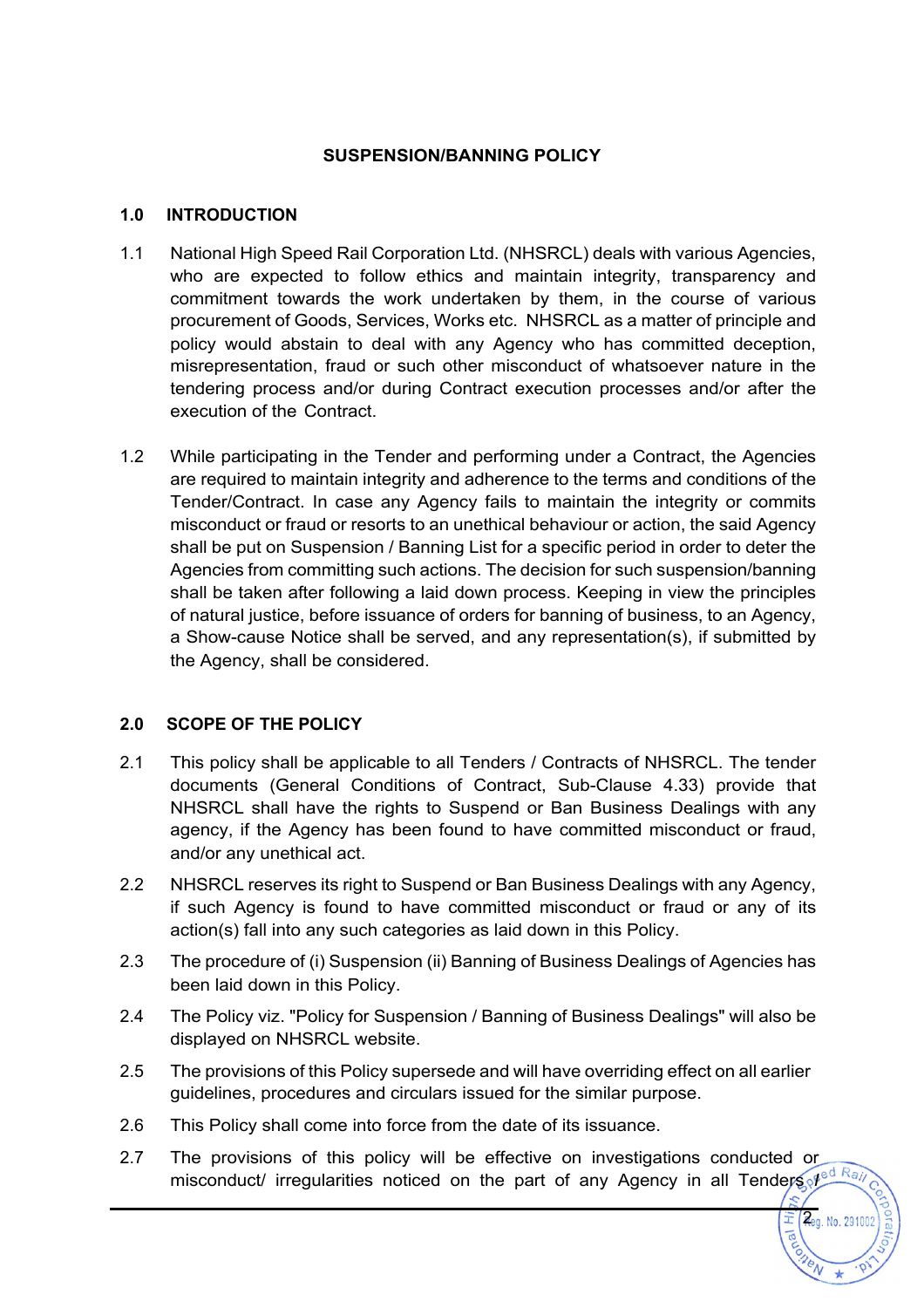Contracts being processed / awarded on or after the date of implementation of this Policy and in the Contracts under execution or Contracts completed, on the date of the implementation of this Policy

### **3.0 DEFINITIONS:**

- i) **"corrupt practice"** means the offering, giving, receiving or soliciting of anything of value to any officer/employee of NHSRCL or Engineer or to any other person to influence in the procurement process or in Contract execution and/or after the execution of the Contract.
- ii) **"fraudulent practice"** means a concealment or misrepresentation of facts in order to influence a procurement process or during the execution of a Contract and/or after the execution of the Contract, which may or may not be to the detriment of the Employer and includes collusive practice among Bidders (prior to or after bid submission) designed to establish bid prices at artificial non-competitive levels and to deprive the Employer of the benefits of free and open competition and further includes concealment or misrepresentation of facts leading to breach of any of the Contract condition during execution of the Contract which may or may not be to the detriment of the Employer.
- iii) **"Collusive practice"** means amongst Bidders (prior to or after bid submission) a scheme or arrangement designed to establish bid prices at artificial noncompetitive levels and to deprive NHSRCL of the benefits of free and open competition**.**
- iv) **"Coercive practice"** means impairing or harming or threatening to impair or harm directly or indirectly, any Agency or NHSRCL or its employees/ consultants or its property; to influence improperly the actions of an Agency or NHSRCL or its employees/ consultants, obstruction of any investigation or auditing of a Procurement/ Contract process.
- v) **"Agency"** shall mean Bidder/ Contractor/ Supplier/ Purchaser/Consultant/ Lessee/ Concessionaire/ Licensor/ Service Provider/ NHSRCL approved subcontractor/ Vendor of a contractor or its sub-contractor to whom work has been awarded. It shall include, but not limited to, a Public Limited Company or a Private Limited Company, a firm whether registered or not, any individual, a Cooperative Society or an Association or a Group of persons engaged in any commerce, trade industry, or constituents of an incorporated/ unincorporated Joint Venture Company, Consortium etc.
- vi) **"Tender"** shall mean all or any Tender/ Bid and shall include Enquiry, Request for Quotation and Notice Inviting Tender.
- vii) **"Contract"** shall mean all or any Contract awarded to an Agency and shall include Purchase Orders/Works Contracts/Service Contracts/ Leasing Contracts/ Consultancy Contracts etc.

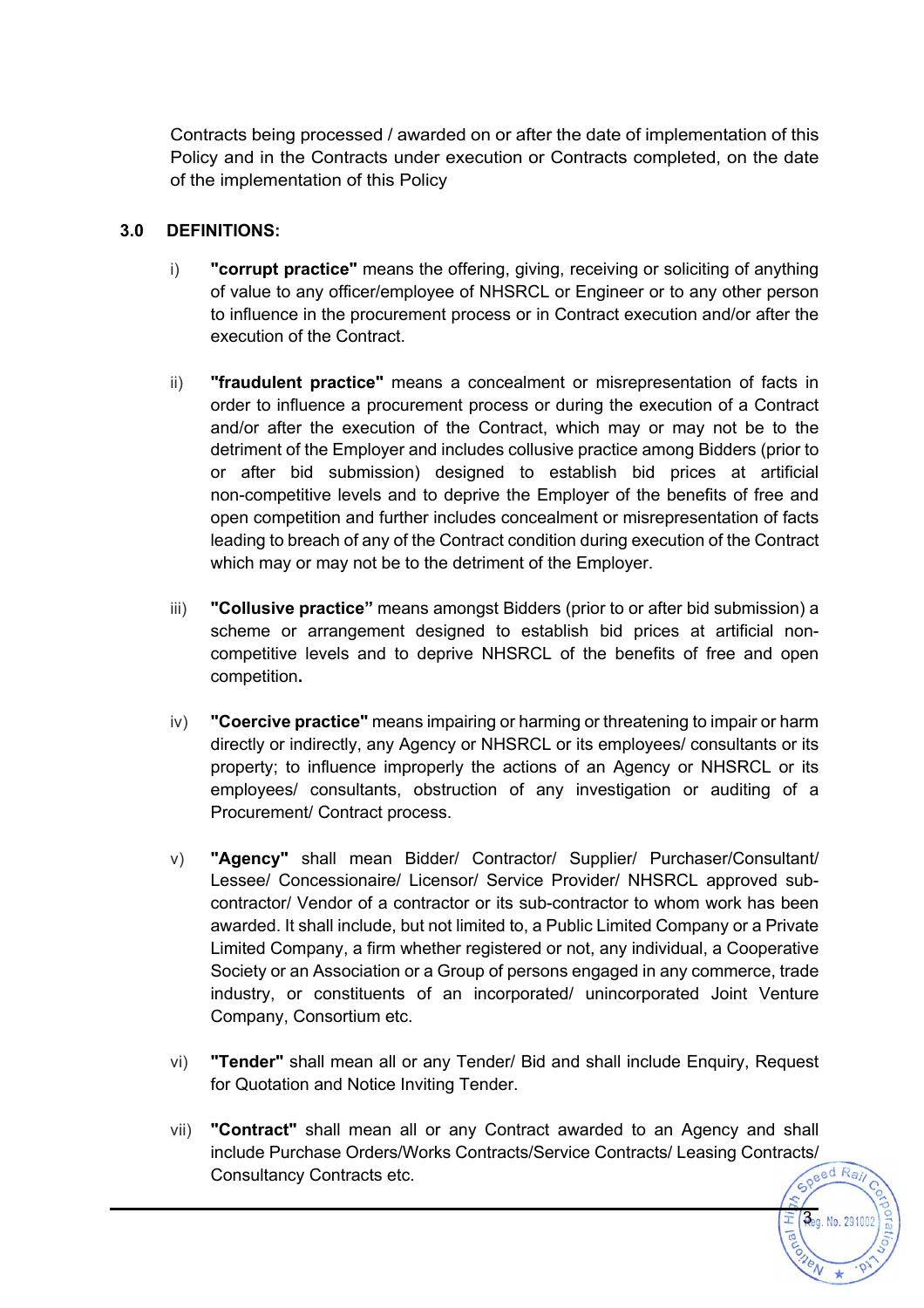## viii) **"NHSRCL" shall mean National High Speed Rail Corporation Ltd.**

- ix) **"Competent Authority "** and **"Appellate Authority "** shall mean the following:
	- a) Concerned Director of NHSRCL i.e. the functional Director in whose jurisdiction the case falls, shall be the "**Competent Authority**" for suspension/ banning of business dealings.
	- b) Managing Director/NHSRCL for the said purpose shall be the **"Appellate Authority"** in respect of such cases.
- x) **"Initiating Authority":** shall mean the person(s) such as Engineer-In-Charge (EIC) or the designated in-charge or concerned procurement department, designated to act for and on behalf of NHSRCL for the discharge of their duties in execution of the Work/ Project/ Job/ Role, procurement of Works/Goods & Services, and shall include but not be limited to Chief Project Managers/ HODs.
- xi) **"Banning":** shall mean officially debarring or forbidding an Agency from participating as Vendor/ Supplier/Contractor etc. with NHSRCL, for its requirement related to all Tenders / Contracts. Business dealings with an Agency may be banned if it violates/ infringes the provisions of this Suspension/ Banning policy of the NHSRCL. Banning shall be for a period ranging from one year from the date of issue of Banning Order or Suspension Order (if suspension imposed on the agency) and up to five years.
- xii) **"Suspension":** Business dealings with an Agency may be suspended in exceptional cases if there is gross and blatant violation of the provisions of this Suspension/ Banning policy by the Agency and it is considered not desirable to continue the business with the Agency pending detailed enquiry for Banning of Business Dealing. Suspension shall be for a period up to six months from the date of approval of decision of Suspension.
- xiii) **"Nodal Department"** means Contract division of NHSRCL for maintaining, updating and publishing the list of Agencies with whom NHSRCL has decided to suspend and/or ban for business dealings.

## **4.0 PROVISIONS FOR ACTION AGAINST ERRING/ DEFAULTING AGENCIES:**

Action against erring and defaulting agencies like Bidder, Contractor, Supplier, Vendor, Service provider etc. can be taken generally under following two heads:

i) **Suspension of Business Dealings:** Suspension of Business Dealings may be done with an Agency on the grounds mentioned in para 5.0 below and such suspension may be ordered by the Competent Authority pending full enquiry into the allegations leading to the suspension. The suspension will be ordered by the Competent Authority in such conditions when the allegations are such that there are  $\frac{1}{\sqrt{e^{e^{d}R_{aj}}}}$ 

**fleg. No. 2910**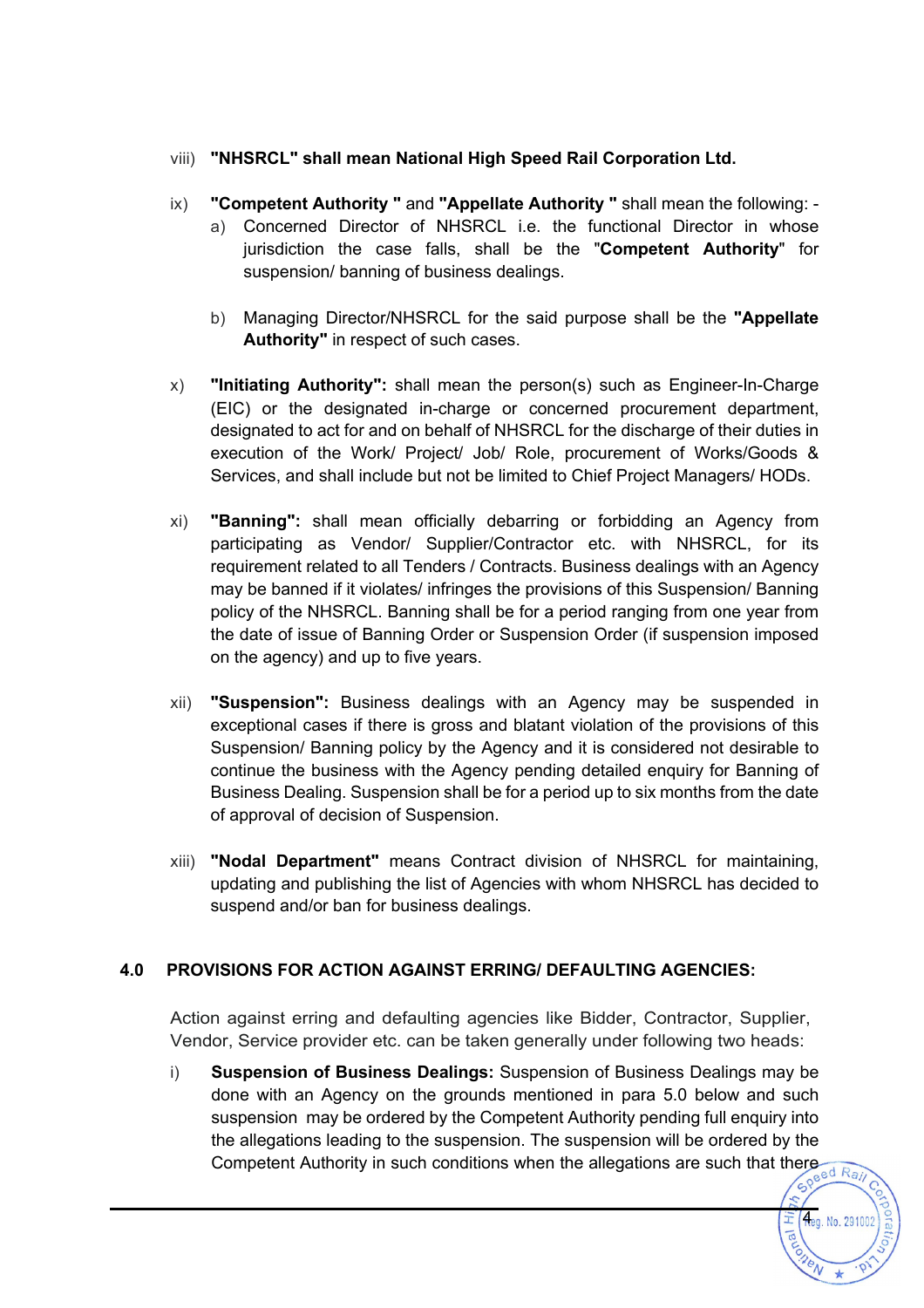is gross and blatant violation of the provisions of this Suspension/ Banning policy by the Agency and it is considered not desirable to continue business with the Agency.

- ii) **Banning of Business Dealings:** Banning of Business Dealings can be initiated on the grounds mentioned in para 5.0 below. However, in the following cases Banning shall be ordered without following the procedure of Suspension / Banning (elaborated in para 6.0 below). The list below is indicative and not comprehensive
	- a) If Business Dealings with the Agency have been banned by the Ministry of Railways along with any of their attached and subordinate offices or any Metro rail organization in India (owned by Govt.) or Ministry of Commerce and Industry (which is applicable to all Ministries) and that the ban is still in force.
	- b) In case award of contract is annulled due to non-submission of the requisite Performance Security. The agency shall be debarred from participating in any tender for a period of one year from the date of issue of Letter of Acceptance (LOA).
	- c) In case of the Agency who has been exempted from depositing the Tender Cost/ Tender Security being Micro & Small Enterprise/ Startup, and;
		- (i) withdraws his Tender during the period of Tender validity; or
		- (ii) is the successful bidder, but fails to commence the work (for whatsoever reasons) as per terms & conditions of Tender; or
		- (iii) refuses or neglects to execute the Contract; or
		- (iv) fails to furnish the required Performance Security within the specified time.

The Agency shall be debarred from participating in tenders for a period of one year from the date of discharge of tender/date of cancellation of LOA/annulment of award of contract, as the case may be.

#### **5.0 GROUNDS ON WHICH SUSPENSION/ BANNING OF BUSINESS DEALINGS OF AGENCIES CAN BE INITIATED**

Some of the grounds on which the Agencies can be Suspended / Banned for Business Dealings are indicated below. The list is suggestive and is not exhaustive. The Competent Authority may decide to Ban Business Dealings for any good and sufficient reason.

- a) If it is established that the Agency has resorted to corrupt, fraudulent, collusive and coercive practices, or one or more of such practices.
- b) If the Agency uses intimidation/ threatening or brings undue outside pressure on the NHSRCL or its official in acceptance/ rejection/ modification and/or performance of the Work/ Stores under the Contract performance of the Work/ Stores under the Contract.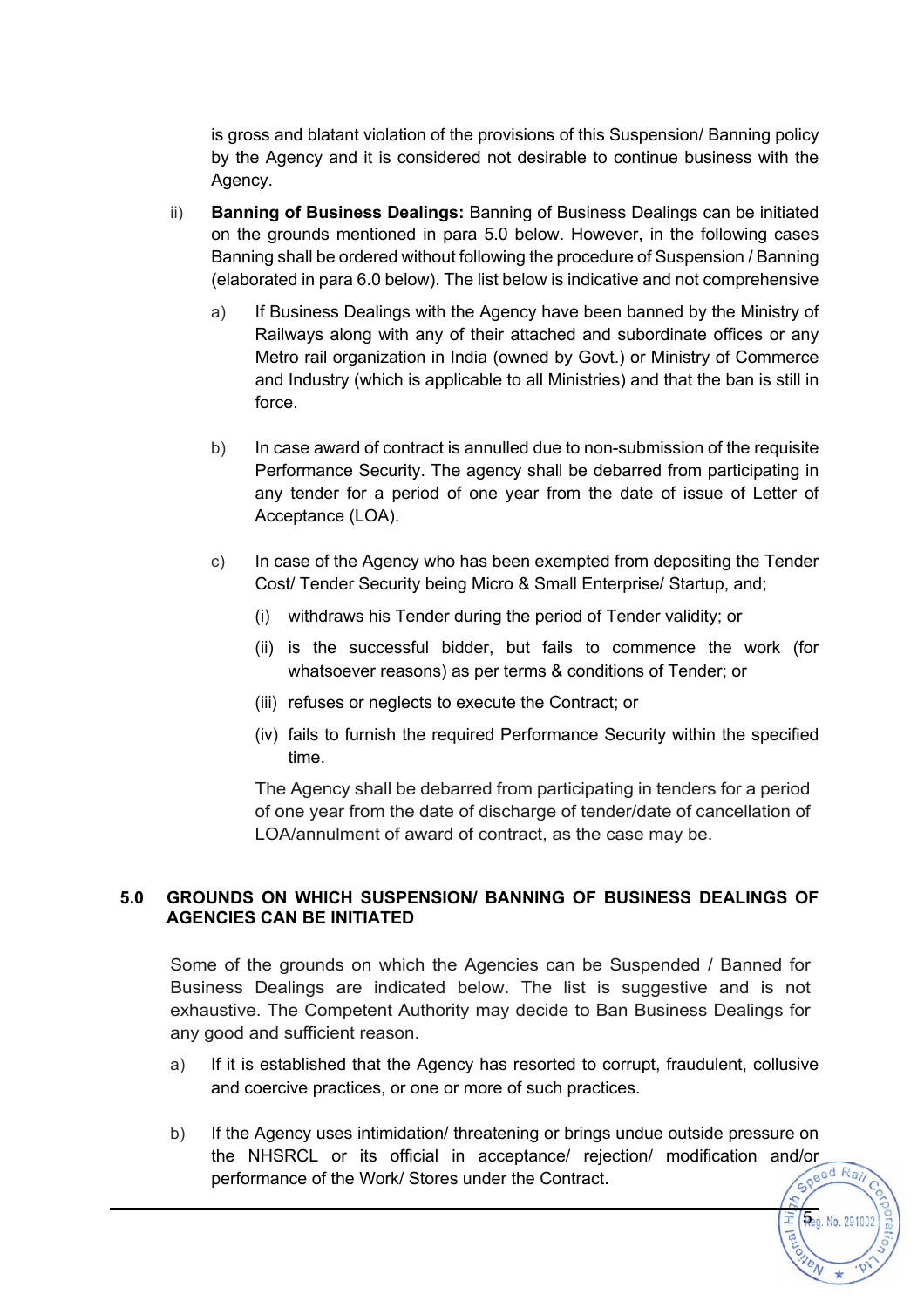- c) If prima facie*,* a case is made out that the firm is guilty of criminal negligence or an offence involving moral turpitude in relation to Business Dealing, which if established, may result in Business Dealing with it being banned.
- d) If failure of a structure (permanent/ temporary)/ part of a structure (permanent/ temporary) / major failure of equipment is caused during erection or execution of a Contract; or, during defect liability period , deficiency or inferior quality of execution or design deficiency or poor quality of execution is found due to negligence of Contractor/ Agency or engineering.
- e) If failure of a structure/ part of a structure/ major failure of equipment, is caused after defect liability period but due to engineering deficiency or inferior quality of execution or design deficiency or poor quality of execution by the Agency.
- f) If an Agency submits false declarations regarding local content in the Bid to avail purchase preference in terms of provision of Public Procurement (Preference to Make in India), as provided in Tender document.

## **6.0 PROCEDURE OF SUSPENSION / BANNING OF BUSINESS DEALINGS**

Initiating Authority shall submit the case *I* proposal along with all relevant papers and documents to the Competent Authority. The proposal shall state a brief background of the case, the action proposed and all the supporting documents, including a note from Initiating Authority. The Competent Authority may refer the matter back to Initiating Authority for clarification(s) or direct to take no action or may direct to initiate,

- i. Process of banning (without any suspension)
- ii. Immediate suspension and initiate process of banning

The Competent authority, shall constitute a Committee of minimum 03 (three) Officers (HOD level of NHSRCL) who shall give their recommendations within a period of 3 months.

### **(I) BANNING WITHOUT ANY SUSPENSION:**

- (i) The Committee constituted as above shall examine the case in detail and prepare a **Show Cause Notice** to be issued to the Agency. The Show Cause Notice shall indicate clearly and precisely the charges/misconduct, which needs to be based on reasonably provable facts, as distinct from mere allegations.
- (ii) Statement containing the imputation of misconduct or misbehavior may be appended to the Show-Cause Notice. The Show-Cause Notice shall be legally vetted. Same shall be forwarded to the Nodal Department for  $\frac{1}{\log_{e} d R_{q}}$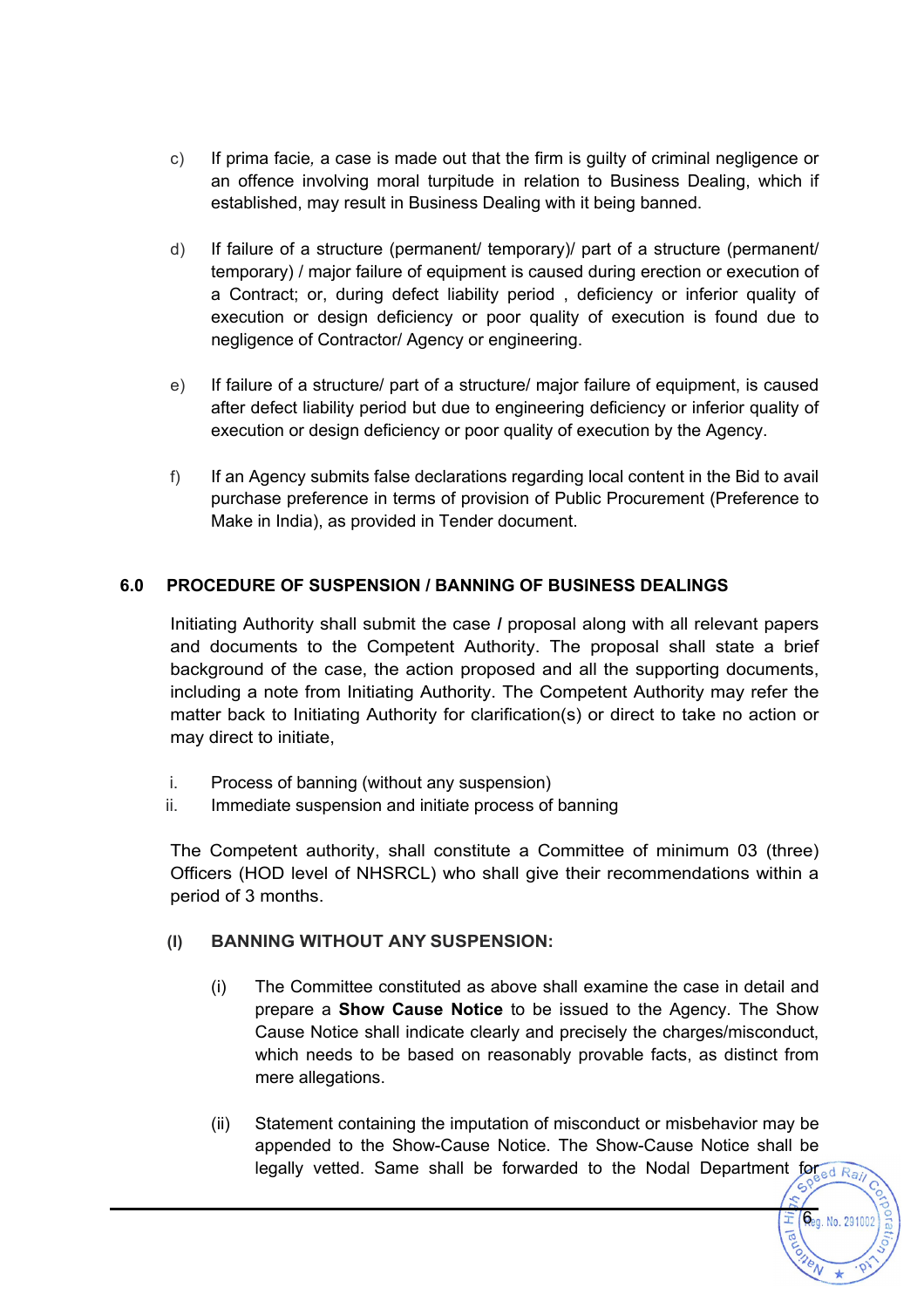obtaining the approval of Competent Authority before issue to the Agency. Proforma of Show-Cause Notice is attached at *Annexure-I*.

- (iii) The concerned Agency shall be given thirty (30) days' time from the date of issuance of Show Cause Notice for submission of its response. In case, the Agency requires some documents in respect of Show Cause Notice, the same may be provided promptly by NHSRCL. However, such request should be entertained only once. In case, the Agency seeks additional time, reasonable extension for response to Show-Cause Notice may be given.
- (iv) If the Agency requests for a hearing, keeping in view the principles of natural justice, the same shall be granted by the Committee, within such reasonable time as deemed fit.
- (v) Representation or response received from the Agency to the Show-Cause Notice shall be forwarded by the Nodal department with remarks, if any, to the Committee. The Committee shall examine the reply from the Agency and make its recommendations in favour of banning of business dealings or otherwise and submit the same for approval of the Competent Authority. Proposed duration of banning will also be clearly mentioned.
- (vi) If no reply to Show-Cause Notice is received from the Agency within the specified period, the committee may draw its recommendations *ex-parte* and submit to the Competent Authority. However, the fact that no reply was received to the Show-Cause Notice should be clearly indicated in the final communication to the Agency.
- (vii) In case, the Competent Authority approves for banning of business dealings, a draft Banning Order shall be prepared by the Committee. The above draft Banning Order of Business Dealings shall also be legally vetted with reference to Show-Cause Notice. Same shall be forwarded to Nodal department for obtaining approval of Competent Authority before issue to the Agency.
- (viii) The Banning Order shall be uploaded on Intranet and a copy of updated Banning List shall be provided to AGM/CC for putting on NHSRCL website. A proforma for intimation of Banning order to Agency is attached (Annexure- $II$ ).
- (ix) The period for which the Banning would be operative shall be mentioned in the Banning Order.
- (x) The Banning process shall be completed within a period of 4 months from initiation of case by the concerned Initiating Authority. In exceptional circumstances only, it may be allowed up to six months.

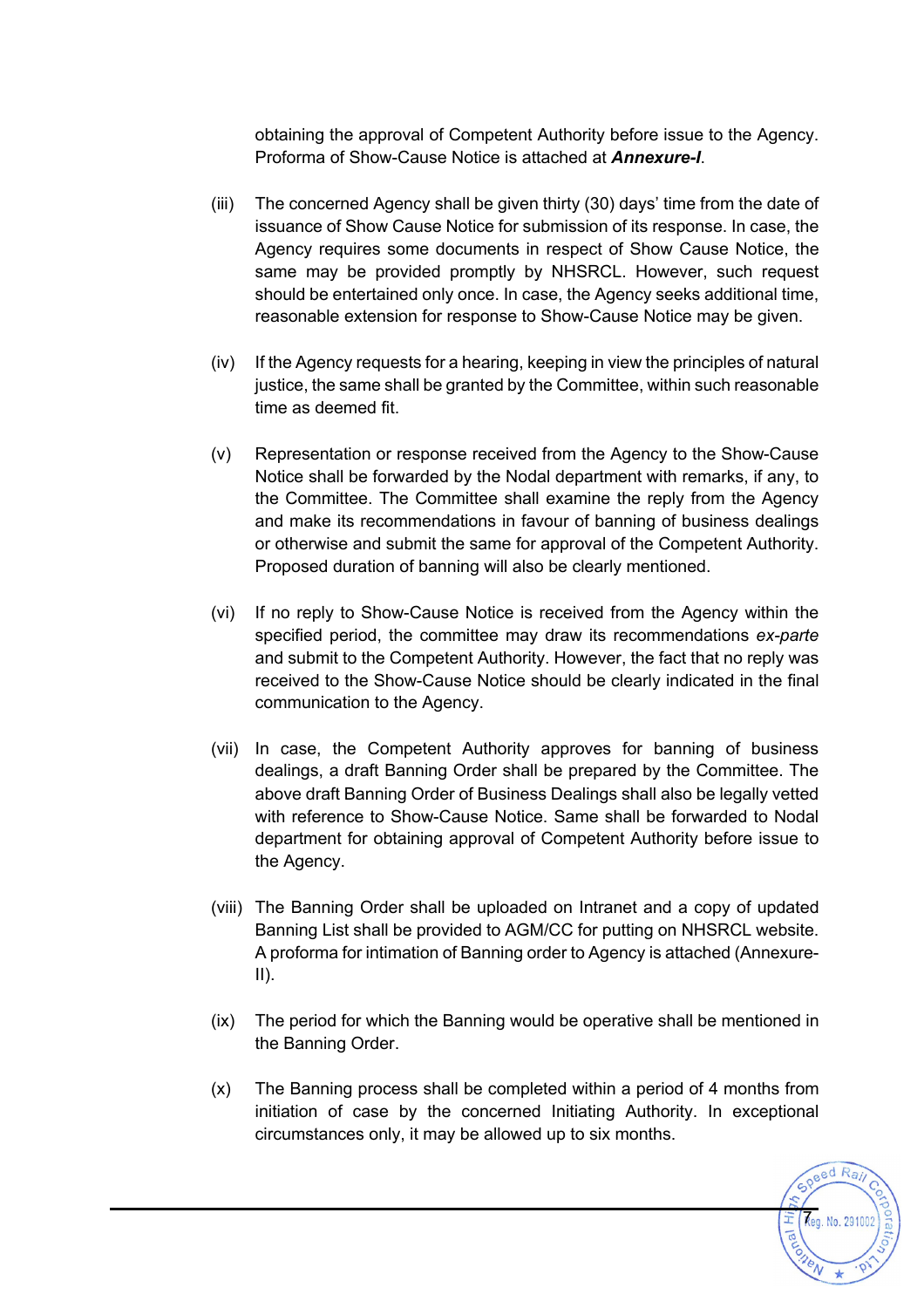#### **(II) IMMEDIATE SUSPENSION WITH BANNING**

- (i) Suspension of Business Dealings with an Agency may be ordered by the Competent Authority pending full enquiry based on allegations in extreme / exceptional cases. Cases in which there is gross and blatant violation of the provisions of this Suspension/ Banning policy by the Agency and it is considered not desirable to continue business with the firm.
- (ii) The Suspension Order cum Show-Cause Notice shall be prepared by the Initiating Authority in line with para  $6.0$  (I) i) & ii) above. Such show cause notice after legal vetting, shall be forwarded by the Nodal Department for obtaining the approval of Competent Authority before its issuance to the Agency against which action has been initiated. A proforma for Suspension Order cum Show-Cause Notice is attached (Annexure-III*).*
- (iii) Suspension Order cum Show-Cause Notice shall be uploaded on Intranet with and a copy of updated Suspension List shall be provided to AGM/CC for putting on NHSRCL website.
- (iv) The Order of Suspension would operate for a period not exceeding six months, however the same may be extended till such time in which the process of banning is concluded with the approval of competent authority.

Further process of Banning will remain same as elaborated in para 6.0 (I) (iii) to  $(ix)$ 

### **7.0 PERIOD FOR BANNING:**

The period of Banning can be for a period from 1(one) year to 3 (three) years, as recommended by the Committee, from the date specified in Banning Order, depending upon the gravity of the action committed by the Agency. The Banning period will be inclusive of period of Suspension if any, imposed on the Agency. The period of banning may exceed 3 years, but not more than 5 years in extreme specific cases to safeguard the interest of NHSRCL. Period of banning for various eventualities/ irregularities is appended in Annexure 'A'.

#### **8.0 ACTION AGAINST AGENCIES IN RESPECT OF AN ONGOING TENDER/ CONTRACT WHERE THE AGENCY HAS INDULGED IN CORRUPT, FRAUDULENT, COLLUSIVE AND COERCIVE PRACTICE.**

### 8.1 **The irregularities noticed during the evaluation of Bids:**

**a) During Technical Evaluation:** If it is established that the Bidder has indulged in committing irregularities like corrupt/ fraudulent/ collusive/ coercive practice(s); or, is in violation of any provisions of this Suspension/ Banning policy, of NHSRCL; ed  $R_{q}$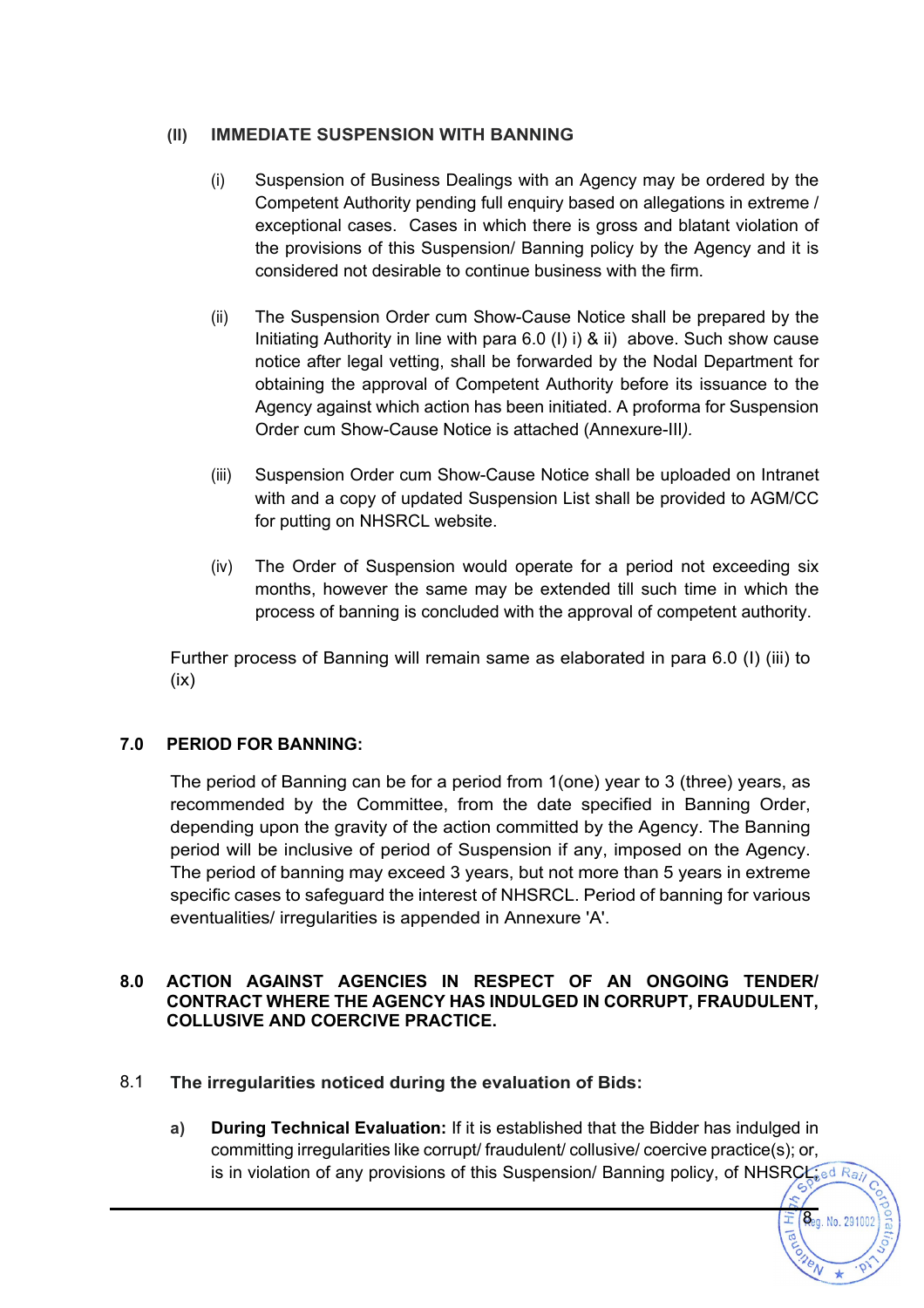NHSRCL shall reject the Bid of such Bidder, and also forfeit the tender security submitted by the Bidder. Further, the Bidder shall be put on the Suspension / Banning List after following the due process as elaborated in Para 6 above.

**b) During Financial Evaluation:** If it is observed that the Bidder has indulged in committing irregularities like corrupt/ fraudulent/ collusive/ coercive practice(s); or, is in violation of any provisions of this Suspension/ Banning policy, NHSRCL shall reject the Bid of such Bidder. The Earnest Money Deposit (EMD)/ Tender Security submitted by such Bidder shall be forfeited. Further, the Bidder shall be put on the Suspension/ Banning List after following the due process as elaborated in Para 6 above.

#### 8.2 **The irregularities noticed after the award of Contract:**

#### **(a) During execution of Contract:**

If the Agency is found to have indulged in one or more of the grounds stated in para 5.0 above or for any other good and sufficient reason, in respect of an ongoing Contract; such Agency shall be put on Suspension or Banning List of NHSRCL after following the due process as elaborated in Para 6.0 above.

The Work/Services/ Supply and payments may be suspended. The action shall be initiated for putting the Agency on Banning List.

After following the due process, where it has been concluded that irregularities have been committed, the Order/Contract of the Agency may be terminated. In case of termination of Contract, the Performance Security submitted by the Agency shall be forfeited. Any payment due to the Agency for work already executed and accepted shall be payable after adjustment of any amount due from the Agency as per the provision of the Contract.

In exceptional circumstances, the Agency may be allowed to complete the job, in case it is considered that the Work/ Supply is of critical nature and discontinuity of Contract shall have adverse effect on Operation/ Project Completion/ Revenue generation. The approval for allowing the Agency to complete the Supply/ Work to be obtained from the Competent Authority. After the approval for continuing with the Agency, job will be executed and payment shall be made as per the provision(s) of the Contract. The Performance Security of such Agency shall not be forfeited for violation of the provisions of this Suspension/ Banning policy of the NHSRCL. However, the Agency shall be put on Banning List after following due process of banning.

### **(b) The irregularities noticed after execution of the Contract during Defect Liability Period:**

If it is found after execution of the Contract, but before releasing of Performance Security that the Agency has indulged in corrupt, fraudulent, collusive and  $\frac{d}{d}Ra$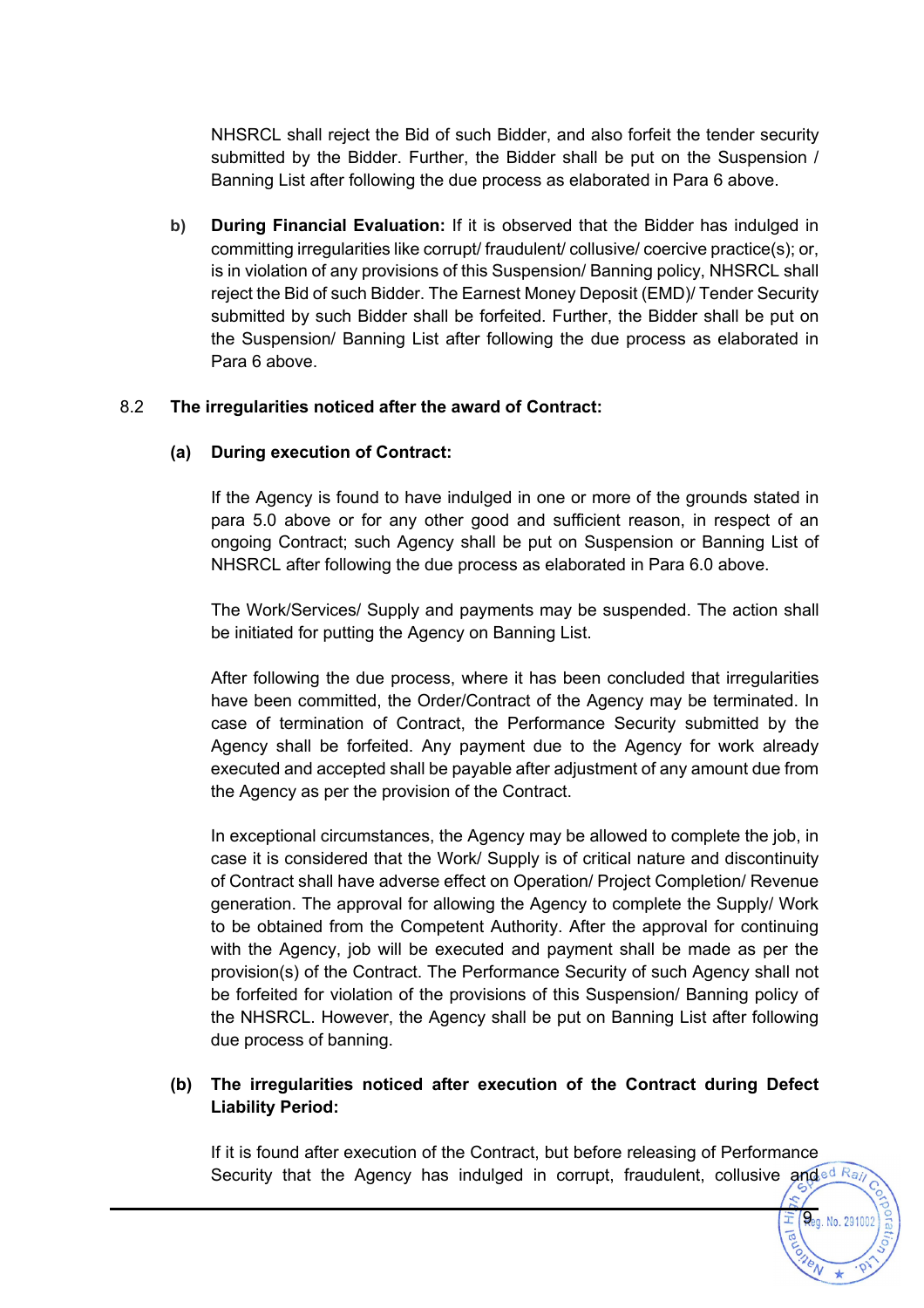coercive practice or any irregularities as stated in para 5.0 above, such Agency shall be banned for future Business with NHSRCL after following the due process. The Performance Security submitted by the Contractor shall be forfeited*.*

#### **(c) The irregularities noticed after Defect Liability Period:**

If failure of a structure / part of a structure / major failure of equipment, is caused after defect liability period due to engineering deficiency or inferior quality of execution or design deficiency or poor quality of execution by the Agency as stated in Para 5.0 above, such Agency shall be banned for future Business with NHSRCL after following the due process of banning.

## **9.0 ACTION AGAINST AGENCIES PARTICIPATING IN JV/ CONSORTIUM:**

In case, any member of a JV/Consortium is found to have indulged in one or more grounds stated in Para 5.0 above, in a particular Tender which is under process or in a particular Contract which is under execution and/or after the execution of the Contract, the JV/Consortium shall be dealt in the similar manner as described in Para 6.0 of this Policy. The action regarding banning can be taken against all members even if irregularity is committed by an individual member against the particular Tender in process or in a particular Contract under execution and/or after the execution of the Contract.

### **10.0 EFFECT OF SUSPENSION/ BANNING ON OTHER ONGOING TENDERS/ CONTRACTS:**

No enquiry/ Bid/ Tender shall be entertained with a party as long as the Agency's name appears in the Suspension / Banning List.

- i. If an Agency is put on Suspension / Banning List, it shall not be considered for any future tender for which last date of submission of tender falls during the Suspension/Banning Period.
- ii. If an Agency who is Suspended / Banned, is already executing other Orders/ Contracts where no irregularities are committed, the Agency shall be allowed to continue till completion of the job including any increase in scope of work which are purely incidental to the main scope of work.
- iii. Further, in case the Agency is Original Equipment Manufacturer (OEM) / Supplier / Service provider, the procurement of spare parts and certain services may be continued with the Suspended / Banned Agency for operational reason, with specific approval of the Competent Authority.

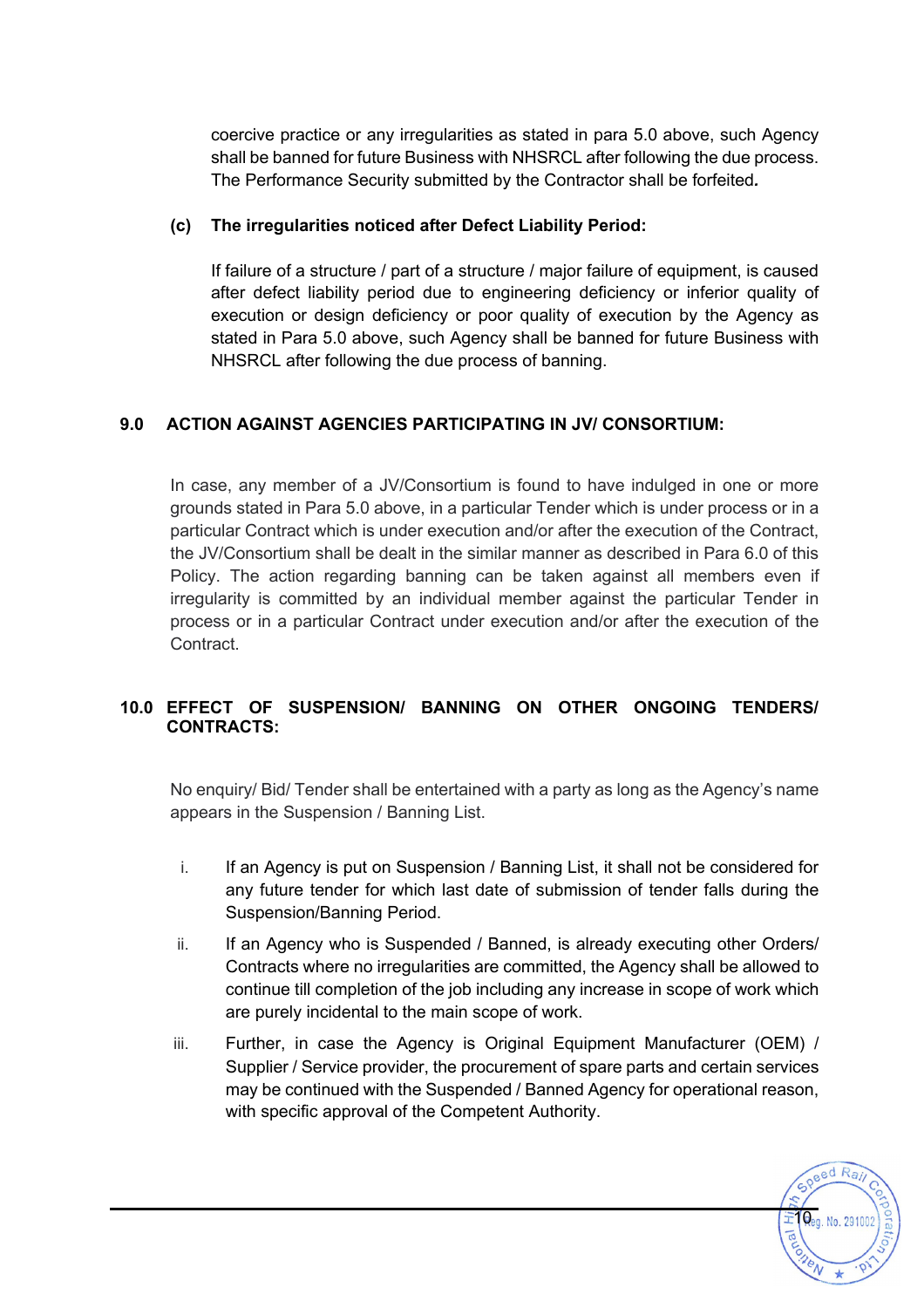## **11.0 APPEAL AGAINST DECISION OF SUSPENSION/BANNING:**

- i. The Agency if not satisfied with the decision of Suspension / Banning, may file an appeal to the Appellate authority giving full justification within 30 days from the date of issuance of Suspension / Banning Order.
- ii. The appeal should be disposed off within 45 days from the date of filing. The Appellate authority shall pass such suitable order affirming, amending,, modifying, setting aside the order of Suspension/ Banning which shall be communicated through the Nodal department to the Agency and the nodal department shall put on Intranet and provide a copy of updated Suspension List / Banning List to AGM/CC for putting on NHSRCL website, the changes if any in Suspension/ Banning.
- iii. Pending Order against the appeal, the Suspension/Banning Order shall continue to be in force.
- iv. No Appeal is permitted in case an Agency has been Suspended/Banned based on Ministry's advice.

## **12.0 REVOCATION**

- 12.1 An order for Banning/ Suspension passed for a certain specified period shall deemed to have been automatically revoked on expiry of that specified period, provided no new evidence for continuation of Banning is taken on record and Suspension Period is extended and it will not be necessary to issue a specific formal order of revocation, except that an order of Suspension/ Banning passed on account of doubtful loyalty or security consideration shall continue to remain in force until specifically revoked.
- 12.2 A Banning/ Suspension Order, on are view may be revoked by the Appellate Authority if he/ she is of the opinion that the disability already suffered by the Agency is adequate in the circumstances of the case.

## **13.0 FLOW CHART OF PROCESS OF SUSPENSION/BANNING**

The flow chart of entire process of Suspension/Banning is placed as Annexure-B.

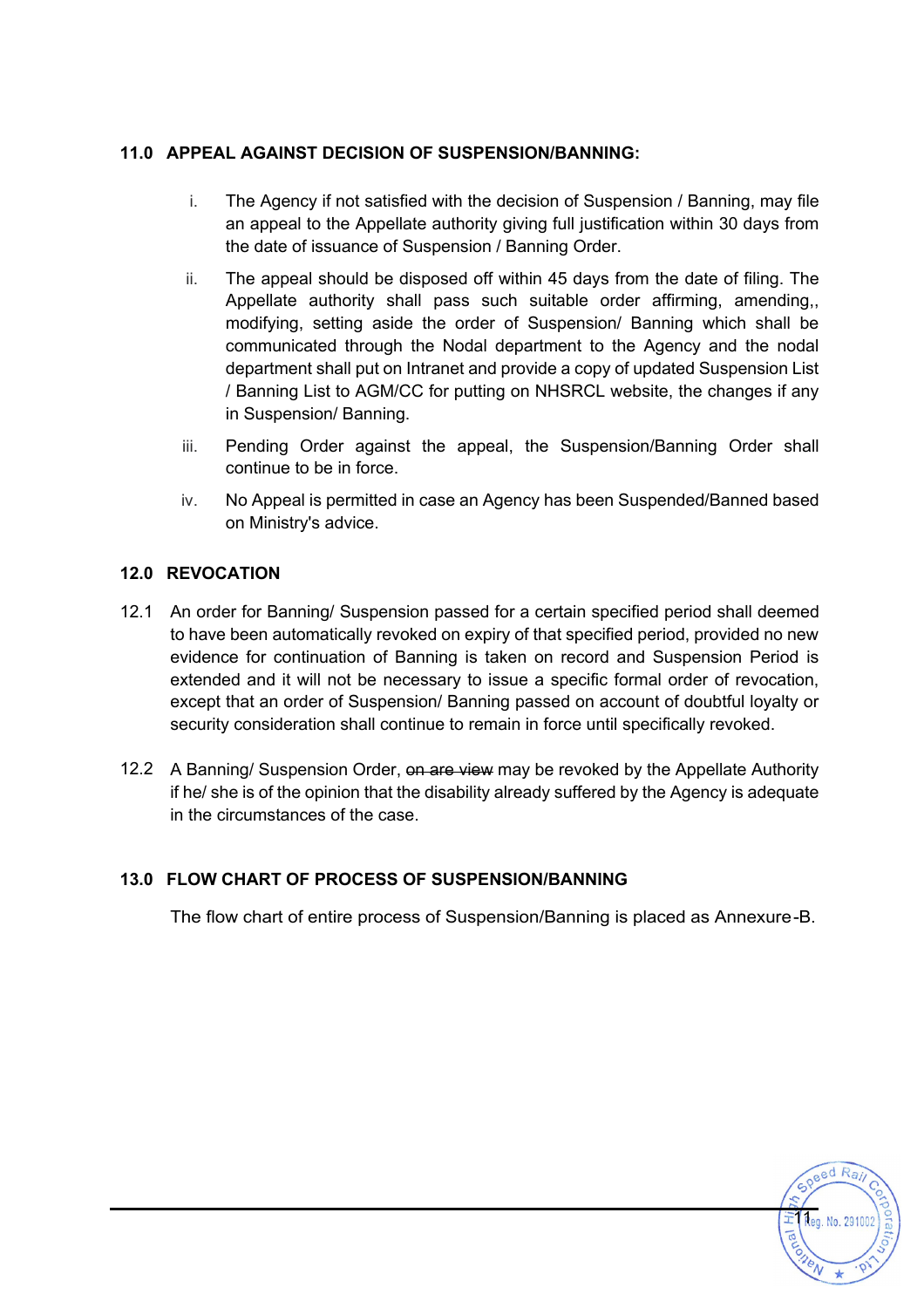## **ANNEXURE-I (SHOW CAUSE NOTICE)**

#### **MEMORANDUM**

M/s ..................... ............ ............ are hereby informed that National High Speed Rail Corporation Ltd (NHSRCL) has placed the following order(s) on them for the execution/supply of works/ materials/ equipment:

#### **Name of Work:**

#### **Contract No. and Date:**

#### **Cost of Work:**

It has been observed that M/s .... .. ...... .......... ........ .... .................. .. indulged in the malpractices/ irregularities as detailed below:

i The said M/s ii. …………………………… iii. ……………………………

Under the circumstances, NHSRCL proposes to ban/suspend business dealings for a period of………….with M/s………………………………………………………….. and also their constituent members (In case Agency is a JV/Consortium). M/s ................ ........... ....... .. ...... ....... .............. are hereby given an opportunity of showing cause against the action proposed to be taken.

Any representation which M/s .... .. .... .. .... .. .......... ..... .... ............ ........ may make in this regard will be considered. Such representation should be made in writing and submitted so as to reach the undersigned not later than ........................................................ In case no representation is received by the date mentioned above, it will be presumed that M/s .................................................................................. have no representation to make against the proposed action and a final decision shall be taken on merit.

Receipt of this Memorandum may please be acknowledged.

| (For & on behalf of NHSRCL) |  |  |  |  |
|-----------------------------|--|--|--|--|

**To,**

**M/s** ... ..... . .... .. .. . ... ... . .. . . . ... ... ... .. ... .

[In case Agency is a JV/ Consortium, the copy of Show-Cause Notice shall also be given to all the constituent members of JV/Consortium for their information]

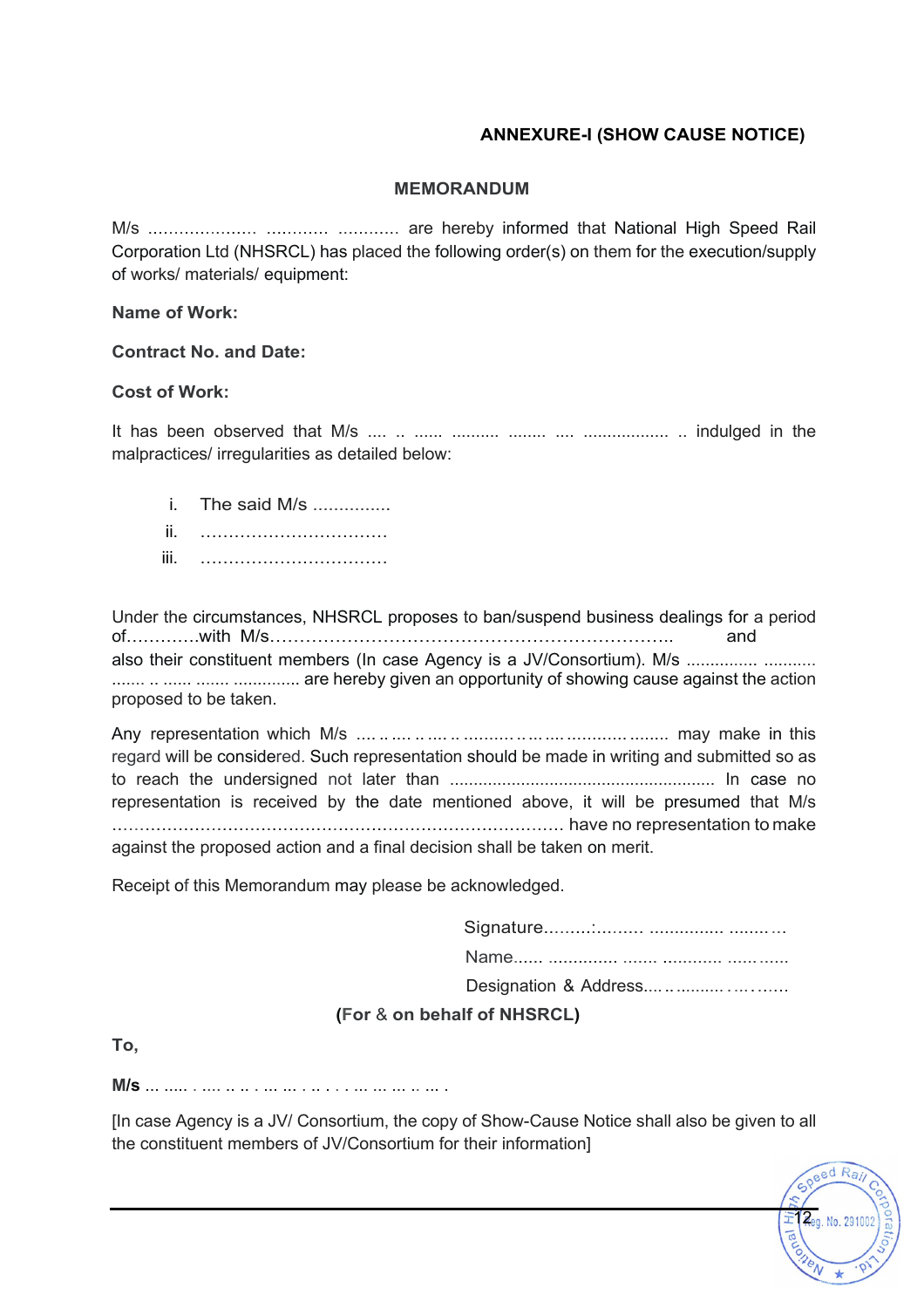## **ANNEXURE-II (Proforma for intimation of Banning Order to the Party)**

## **BY REGD. POST /SPEEDPOST/COURIER**

No. Date…………..

To, M/s [If the Agency is a JV/Consortium, mention the name & address of all constituent members of JV/Consortium]

........................,..............

#### **Sub: Banning Order i.e. Intimation of Banning of Business Dealing.**

Dear Sir,

WHEREAS, a Show Cause Notice was served to you vide letter No.…….…dated ……

WHEREAS, in spite of the opportunity given to you, you have failed to Show Cause as required/ your reply to the Show Cause Notice\* (and documents and documentary evidence submitted in support of your reply) has /have been duly considered.

(Order: either to agree or rebut the reply furnished by Agency allegation wise)

After considering the allegations made in the Show Cause Notice/ your reply to the Show Cause Notice\* (and documents and documentary evidence furnished in support thereof) as cited above, it has been decided to ban Business Dealings with you i.e. you will be debarred from participating in any tender in NHSRCL for\_ years effective from the date of issue of this Order\*/ date of issue of Suspension Order\*.

You may file an appeal against the Banning Order to the Appellate Authority within 30 days from the date of issue of this Order.

Yours faithfully,

Reg. No. 2910

 $odR<sub>2</sub>$ 

For & On behalf of National High Speed Rail Corporation Ltd

\*Strike out if not applicable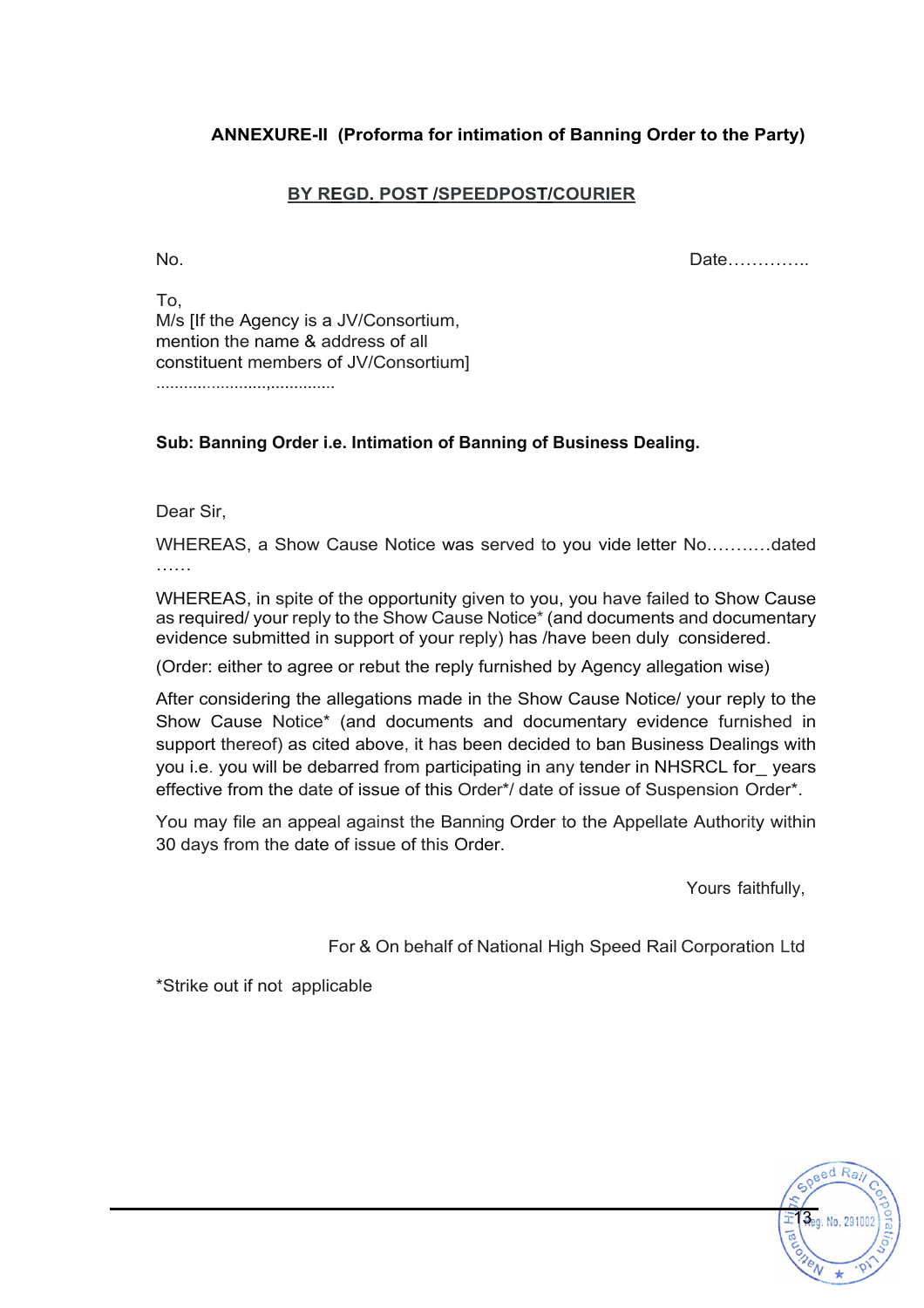## **ANNEXURE-III (Proforma for intimation of Suspension Order to the Party)**

## **BY REGD. POST/ SPEEDPOST/ COURIER**

No. Date…………..

To,

**M/s.. ........ .... ... ...... ................. ............... ...**

Attn: Shri.............................................................

### **Sub: Suspension of Business Dealings cum Show-Cause Notice.**

Dear Sir,

Prima facie it is found that you are guilty of committing [*mention the eventuality / misconduct or fraud or anything unethical*] and, it has been decided to suspend Business Dealings with you i.e. you will be debarred from participating in any tender in National High Speed Rail Corporation Ltd. for a period of six months effective from the date hereof.

Further, you are required to Show Cause in writing within 30 days from the date hereof as to why there should not be Banning of Business Dealing with you and you be debarred from participating in any Tender with National High Speed Rail Corporation Ltd. for a period of ---------[*mention the period*] for the following reasons:

(*Give Reasons*)

Your reply (if any) should be supported by documents and documentary evidence which you wish to rely in support of your reply.

If you fail to reply to this Show Cause Notice within the time and manner aforesaid, it will be presumed that you have nothing to say and we shall proceed accordingly.

Your reply, if any, and the documents/documentary evidence given in support shall; be taken into consideration prior to arriving at a decision.

Yours faithfully,

For & On behalf of National High Speed Rail Corporation Ltd

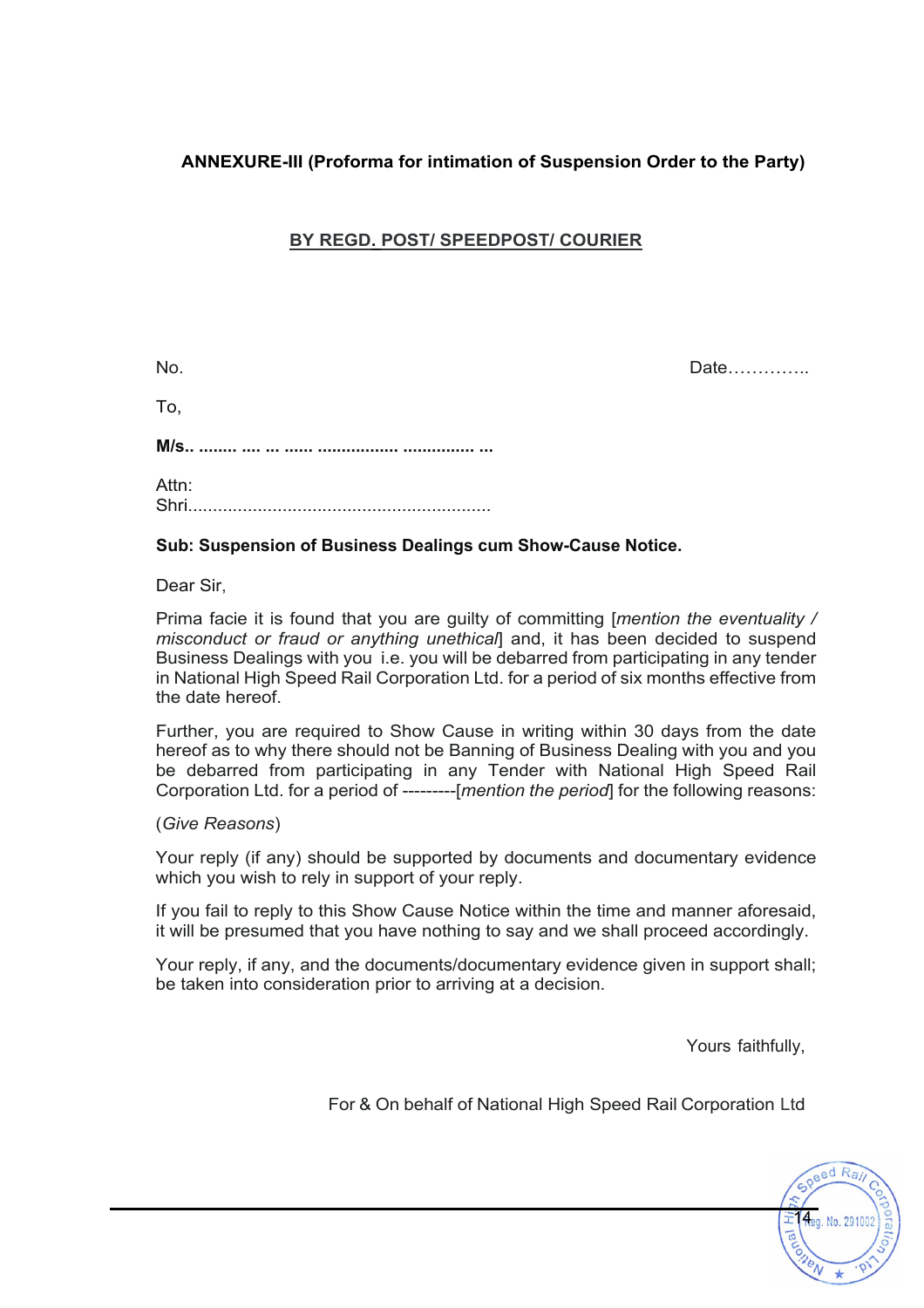## **ANNEXURE 'A' PERIOD OF SUSPENSION/ BANNING**

| S.No           | <b>Grounds</b>                                                                                                                                                                                                                                                                                                                                                                          | <b>Suspension/Banning</b><br><b>Period</b>                           |
|----------------|-----------------------------------------------------------------------------------------------------------------------------------------------------------------------------------------------------------------------------------------------------------------------------------------------------------------------------------------------------------------------------------------|----------------------------------------------------------------------|
| 1.             | In extreme / exceptional cases when prima-facie<br>case is made out that the firm is guilty of criminal<br>negligence in relation to business dealings, which if<br>established, may result in business dealing with it<br>being banned.                                                                                                                                                | Suspension (6 months)                                                |
| 2.             | If the Agency uses intimidation /threatening or brings<br>undue outside pressure on the NHSRCL or its<br>official in acceptance / performance of the Work/<br>Stores under the Contract.                                                                                                                                                                                                | Banning (1year to<br>$1.5$ year)                                     |
| 3 <sub>1</sub> | It is determined that any agency or any officer or<br>employee of an Agency is involved in fraudulent/<br>corrupt/ collusive/ coercive practice in order to<br>influence the procurement process as well as during<br>the execution of contract.                                                                                                                                        | Banning (1 year to 3<br>years)                                       |
| 4.             | If failure of a structure (permanent/ temporary) / part<br>of a structure (permanent/ temporary) / major failure<br>of equipment, is caused during erection or execution<br>of contract or during defect liability period due to<br>negligence of contractor/ agency or engineering<br>deficiency or inferior quality of execution or design<br>deficiency or poor quality of execution | Banning (1 year to 3<br>years)                                       |
| 5.             | If failure of a structure / part of a structure / major<br>failure of equipment, is caused after defect liability<br>period due to engineering deficiency or inferior<br>quality of execution or design deficiency or poor<br>quality of execution                                                                                                                                      | Banning (3 years)                                                    |
| 6.             | If an Agency submits false declaration regarding<br>local content in the bid to avail purchase preference<br>in terms of Public Procurement (Preference to Make<br>in India), as provided in the tender document.                                                                                                                                                                       | Banning (3 years)                                                    |
| 7.             | If for any other good & sufficient reason (not<br>mentioned in the grounds stated above at S.No.1to<br>6), it is considered necessary to ban business<br>dealings with the Agency.                                                                                                                                                                                                      | To be decided by<br><b>Competent Authority with</b><br>due diligence |

**Note:** The period of banning can exceed three years but not more than five years in extreme specific cases to safeguard the interest of NHSRCL